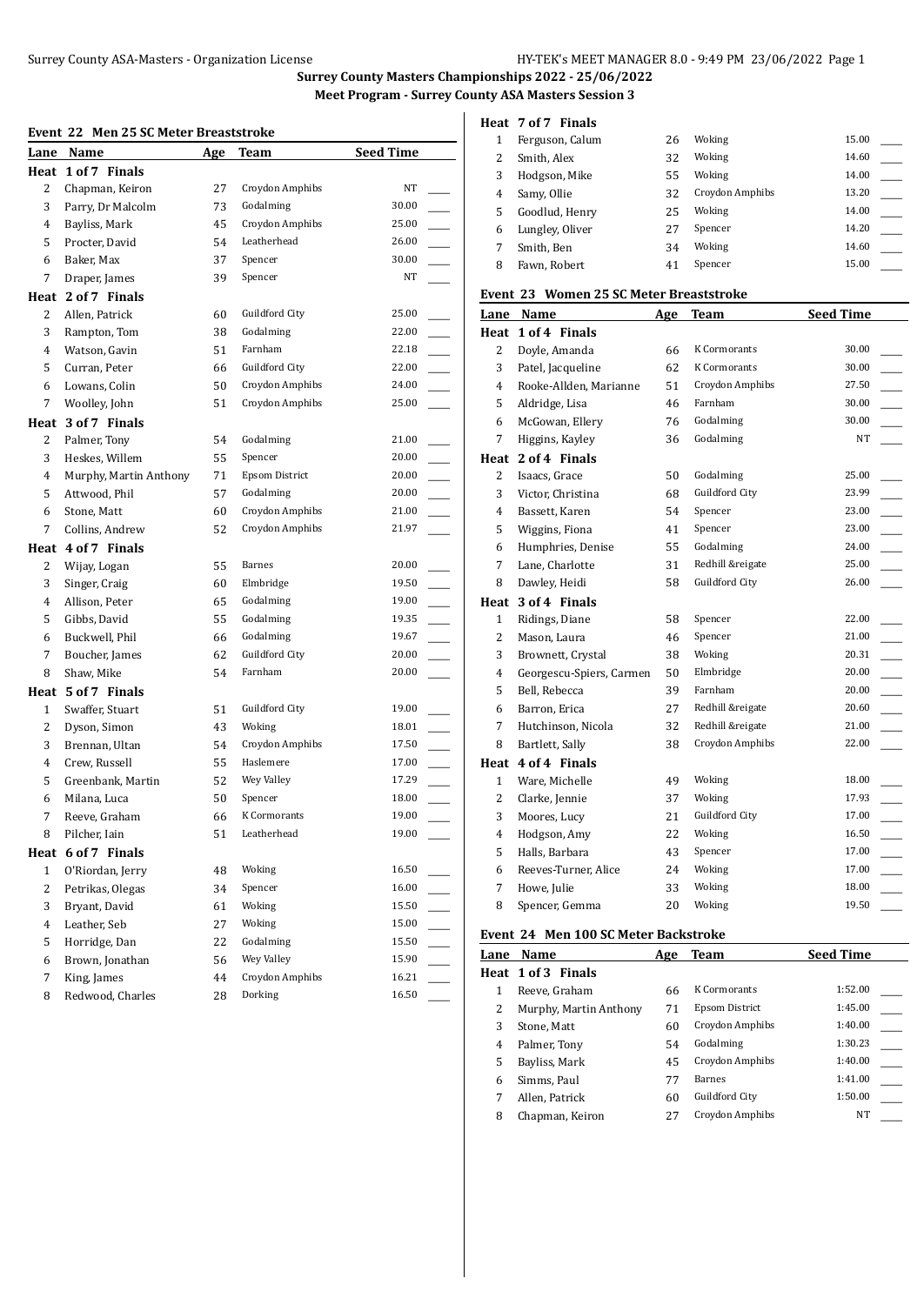## **Surrey County Masters Championships 2022 - 25/06/2022 Meet Program - Surrey County ASA Masters Session 3**

#### **Heat 2 Finals (#24 Men 100 SC Meter Backstroke)**

|              | $\blacksquare$ Than $\blacksquare$ Then 100 burietter buenon one |    |                  |         |  |
|--------------|------------------------------------------------------------------|----|------------------|---------|--|
| $\mathbf{1}$ | Billing, Roger                                                   | 79 | Guildford City   | 1:30.00 |  |
| 2            | Collins, Andrew                                                  | 52 | Croydon Amphibs  | 1:27.40 |  |
| 3            | Millar, Dale                                                     | 55 | Redhill &reigate | 1:24.83 |  |
| 4            | O'Riordan, Jerry                                                 | 48 | Woking           | 1:19.00 |  |
| 5            | Dyson, Simon                                                     | 43 | Woking           | 1:20.00 |  |
| 6            | Attwood, Phil                                                    | 57 | Godalming        | 1:27.00 |  |
| 7            | Admans, Godfrey                                                  | 68 | Spencer          | 1:28.00 |  |
| 8            | Sheppard, Chris                                                  | 61 | Guildford City   | 1:30.00 |  |
| Heat         | 3 of 3 Finals                                                    |    |                  |         |  |
| 1            | Goudie, Paul                                                     | 63 | Wey Valley       | 1:18.20 |  |
| 2            | Bentley, Jack                                                    | 18 | Godalming        | 1:16.15 |  |
| 3            | Hodgson, Mike                                                    | 55 | Woking           | 1:12.00 |  |
| 4            | Cotton, James                                                    | 41 | Barnes           | 1:04.00 |  |
| 5            | Goodlud, Henry                                                   | 25 | Woking           | 1:05.00 |  |
| 6            | Petrikas, Olegas                                                 | 34 | Spencer          | 1:14.00 |  |
|              |                                                                  |    |                  |         |  |
| 7            | Bryant, David                                                    | 61 | Woking           | 1:17.00 |  |
| 8            | Prowting, John                                                   | 61 | Croydon Amphibs  | 1:19.00 |  |

## **Event 25 Women 100 SC Meter Backstroke**

| Lane           | Name                   | Age | <b>Team</b>         | <b>Seed Time</b> |
|----------------|------------------------|-----|---------------------|------------------|
| Heat           | 1 of 3 Finals          |     |                     |                  |
| $\overline{2}$ | Davey, Marianne        | 69  | Redhill &reigate    | 1:55.00          |
| 3              | Doyle, Amanda          | 66  | <b>K</b> Cormorants | 1:50.00          |
| 4              | Ottey, Gabriela        | 43  | Guildford City      | 1:49.00          |
| 5              | Humphries, Denise      | 55  | Godalming           | 1:40.66          |
| 6              | Turner, Jane           | 47  | Spencer             | 1:50.00          |
| 7              | Victor, Christina      | 68  | Guildford City      | 1:53.31          |
| 8              | Patel, Jacqueline      | 62  | <b>K</b> Cormorants | 1:59.00          |
| Heat           | 2 of 3 Finals          |     |                     |                  |
| $\overline{2}$ | Bell, Rebecca          | 39  | Farnham             | 1:40.00          |
| 3              | Cox, Alison            | 62  | <b>K</b> Cormorants | 1:40.00          |
| 4              | Barron, Erica          | 27  | Redhill &reigate    | 1:32.30          |
| 5              | Dawley, Heidi          | 58  | Guildford City      | 1:35.00          |
| 6              | Rooke-Allden, Marianne | 51  | Croydon Amphibs     | 1:40.00          |
| 7              | MacLucas, Amy          | 40  | Farnham             | 1:40.36          |
| 8              | Day, Claudine          | 51  | Redhill &reigate    | 1:48.97          |
| Heat           | 3 of 3 Finals          |     |                     |                  |
| $\mathbf{1}$   | Reeves-Turner, Alice   | 24  | Woking              | 1:22.87          |
| $\overline{2}$ | Coombs, Andrea         | 48  | Farnham             | 1:19.00          |
| 3              | Spencer, Gemma         | 20  | Woking              | 1:15.20          |
| 4              | Ware, Michelle         | 49  | Woking              | 1:10.00          |
| 5              | Clarke, Jennie         | 37  | Woking              | 1:14.79          |
| 6              | Howe, Julie            | 33  | Woking              | 1:16.00          |
| 7              | Rust, Liz              | 26  | Wey Valley          | 1:21.15          |
| 8              | Allen, Cassie          | 43  | Guildford City      | 1:30.00          |
|                |                        |     |                     |                  |

#### **Event 26 Men 50 SC Meter Butterfly**

| Name               | Age | Team            | <b>Seed Time</b> |  |
|--------------------|-----|-----------------|------------------|--|
| Heat 1 of 7 Finals |     |                 |                  |  |
| Chapman, Keiron    | 27  | Croydon Amphibs | NT               |  |
| Allen, Patrick     | 60  | Guildford City  | 55.00            |  |
| Keen. Michael      | 69  | Guildford City  | 49.00            |  |
| Watson, Gavin      | 51  | Farnham         | 50.26            |  |
| Parry, Dr Malcolm  | 73  | Godalming       | 1:10.00          |  |
| Draper, James      | 39  | Spencer         | NT               |  |
|                    |     |                 |                  |  |

| 2            | Bayliss, Mark            | 45 | Croydon Amphibs  | 45.00 |
|--------------|--------------------------|----|------------------|-------|
| 3            | Murphy, Martin Anthony   | 71 | Epsom District   | 42.00 |
| 4            | Simpson, Karl            | 49 | Spencer          | 40.00 |
| 5            | Stone, Matt              | 60 | Croydon Amphibs  | 41.00 |
| 6            | Heskes, Willem           | 55 | Spencer          | 42.00 |
| 7            | Curran, Peter            | 66 | Guildford City   | 46.00 |
|              | Heat 3 of 7 Finals       |    |                  |       |
| 2            | Barnett, Michael         | 59 | Spencer          | 36.00 |
| 3            | Shaw, Mike               | 54 | Farnham          | 36.00 |
| 4            | Swaffer, Stuart          | 51 | Guildford City   | 35.00 |
| 5            | Prowting, John           | 61 | Croydon Amphibs  | 36.00 |
| 6            | Edwards, Mark            | 65 | Wey Valley       | 36.00 |
| 7            | Dyson, Simon             | 43 | Woking           | 38.00 |
| Heat         | 4 of 7 Finals            |    |                  |       |
| 2            | Goudie, Paul             | 63 | Wey Valley       | 34.12 |
| 3            | Collins, Andrew          | 52 | Croydon Amphibs  | 33.33 |
| 4            | King, James              | 44 | Croydon Amphibs  | 33.00 |
| 5            | Palmer, Tony             | 54 | Godalming        | 33.16 |
| 6            | Doyle, Jake              | 23 | Croydon Amphibs  | 33.98 |
| 7            | Millar, Dale             | 55 | Redhill &reigate | 34.62 |
| 8            | Veal, Alex               | 41 | Farnham          | 35.42 |
| Heat         | 5 of 7 Finals            |    |                  |       |
| 1            | Wootton, Mathew          | 51 | Haslemere        | 32.00 |
| 2            | Edwards, Lloyd           | 45 | Guildford City   | 31.99 |
| 3            | Walczynski, Piotr        | 43 | K Cormorants     | 30.29 |
| 4            | Du Preez, Anthony        | 45 | Guildford City   | 29.88 |
| 5            | Bryant, David            | 61 | Woking           | 30.00 |
| 6            | Young, Thomas            | 20 | Guildford City   | 30.53 |
| 7            | Crew, Russell            | 55 | Haslemere        | 32.00 |
| 8            | Willetts, Garry          | 59 | Dorking          | 32.70 |
| Heat         | 6 of 7 Finals            |    |                  |       |
| $\mathbf{1}$ | Swarbrick, Matt          | 45 | Haslemere        | 29.10 |
| 2            | Willetts, Douglas        | 26 | Dorking          | 29.00 |
| 3            | Mandradzhlyski, Ivo      | 36 | Guildford City   | 28.50 |
| 4            | Blackman, Dean           | 47 | Elmbridge        | 28.20 |
| 5            | Whitehead-Clarke, Thomas | 35 | Croydon Amphibs  | 28.50 |
| 6            | Petrikas, Olegas         | 34 | Spencer          | 29.00 |
| 7            | Leather, Seb             | 27 | Woking           | 29.00 |
| 8            | O'Riordan, Jerry         | 48 | Woking           | 29.80 |
| Heat         | 7 of 7 Finals            |    |                  |       |
| $\mathbf{1}$ | Ward, Andrew             | 28 | Elmbridge        | 27.80 |
| 2            | Bicknell, Mark           | 25 | Haslemere        | 26.58 |
| 3            | Goodlud, Henry           | 25 | Woking           | 26.50 |
| 4            | Smith, Alex              | 32 | Woking           | 25.50 |
| 5            | Brunt, Connor            | 28 | Guildford City   | 25.90 |
| 6            | Ferguson, Calum          | 26 | Woking           | 26.50 |
| 7            | Chambers, James          | 25 | Woking           | 26.76 |
| 8            | Hodgson, Mike            | 55 | Woking           | 28.00 |

## **Heat 2 of 7 Finals**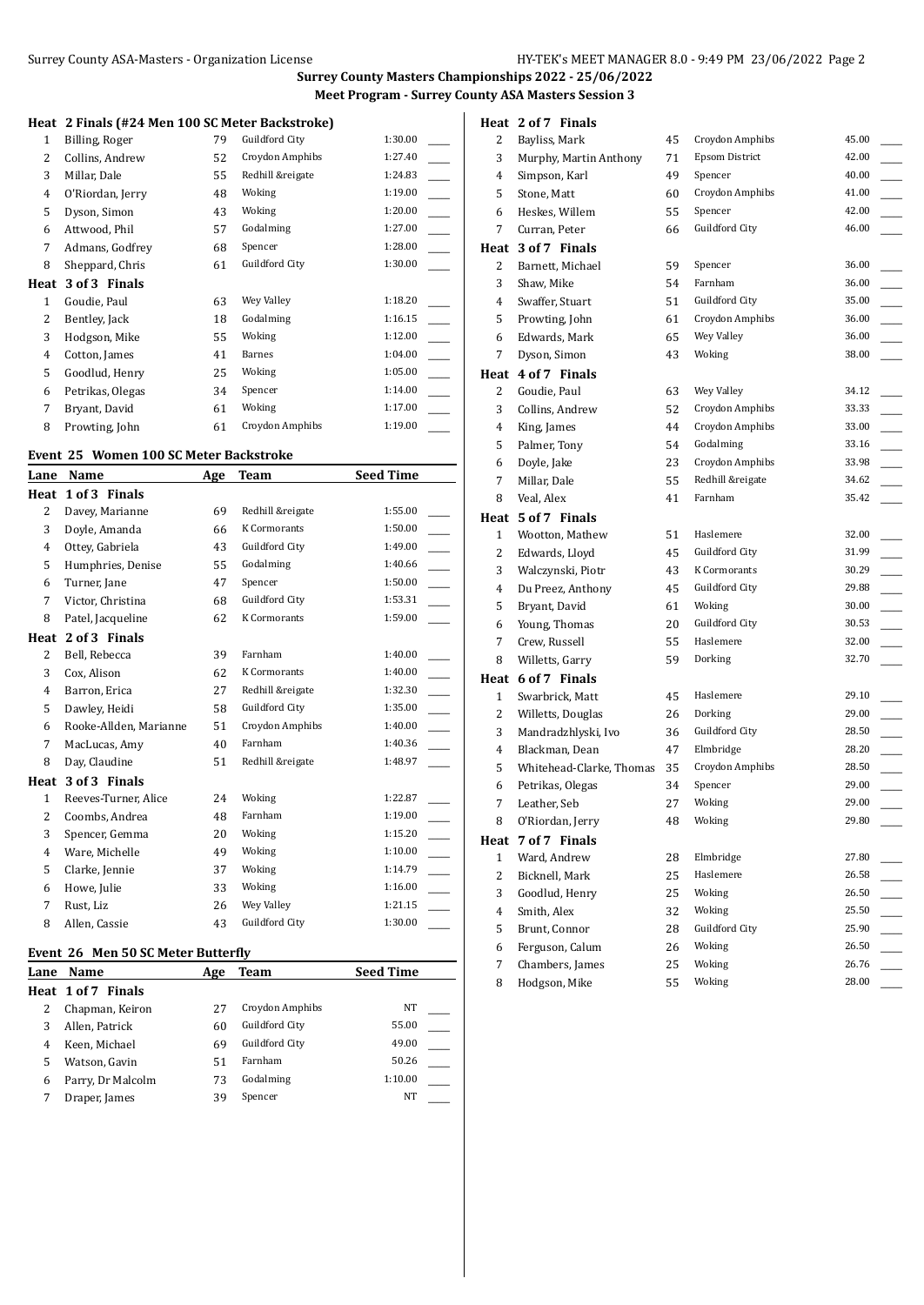**Surrey County Masters Championships 2022 - 25/06/2022 Meet Program - Surrey County ASA Masters Session 3**

#### **Event 27 Women 50 SC Meter Butterfly**

| <u>nicht mi</u> | women 50 50 meter Butterny |     |                  |                  |  |
|-----------------|----------------------------|-----|------------------|------------------|--|
|                 | Lane Name                  | Age | Team             | <b>Seed Time</b> |  |
|                 | Heat 1 of 5 Finals         |     |                  |                  |  |
| 2               | Asher, Jane                | 91  | K Cormorants     | 1:25.00          |  |
| 3               | Day, Claudine              | 51  | Redhill &reigate | 55.74            |  |
| 4               | Patel, Jacqueline          | 62  | K Cormorants     | 53.00            |  |
| 5               | Doyle, Amanda              | 66  | K Cormorants     | 55.00            |  |
| 6               | Savidge, Elizabeth         | 78  | K Cormorants     | 1:05.00          |  |
| 7               | Bateman, Alison            | 65  | Guildford City   | NT               |  |
|                 | Heat 2 of 5 Finals         |     |                  |                  |  |
| 2               | Turner, Jane               | 47  | Spencer          | 45.00            |  |
| 3               | Humphries, Denise          | 55  | Godalming        | 44.44            |  |
| $\overline{4}$  | Victor, Christina          | 68  | Guildford City   | 43.32            |  |
| 5               | Brown, Isabelle            | 30  | Spencer          | 44.00            |  |
| 6               | Pung, Jacqueline           | 38  | Southwark        | 45.00            |  |
| 7               | Wiggins, Fiona             | 41  | Spencer          | 52.00            |  |
| Heat            | 3 of 5 Finals              |     |                  |                  |  |
| 2               | Kerrigan, Laura            | 37  | Spencer          | 41.00            |  |
| 3               | Racz, Hajnalka Rozsa       | 42  | <b>BJSC</b>      | 39.50            |  |
| $\overline{4}$  | Brooks, Janine             | 59  | Farnham          | 38.00            |  |
| 5               | Bassett, Karen             | 54  | Spencer          | 39.50            |  |
| 6               | Rooke-Allden, Marianne     | 51  | Croydon Amphibs  | 40.00            |  |
| 7               | Rathke, Jessica            | 63  | Spencer          | 43.00            |  |
|                 | Heat 4 of 5 Finals         |     |                  |                  |  |
| 2               | Coombs, Andrea             | 48  | Farnham          | 36.21            |  |
| 3               | Newbery, Abba              | 49  | Spencer          | 34.20            |  |
| 4               | Addison, Deborah           | 52  | Farnham          | 33.00            |  |
| 5               | Reeves-Turner, Alice       | 24  | Woking           | 33.83            |  |
| 6               | Angell, Hannah             | 32  | Woking           | 35.66            |  |
| 7               | Beagley, Josie             | 21  | Godalming        | 36.32            |  |
| 8               | Spencer, Gemma             | 20  | Woking           | 36.76            |  |
| Heat            | 5 of 5 Finals              |     |                  |                  |  |
| $\mathbf{1}$    | Ferguson, Hazel            | 24  | Woking           | 32.00            |  |
| 2               | Le Friec, Robyn            | 32  | Spencer          | 31.12            |  |
| 3               | Ward, Emma                 | 20  | Guildford City   | 31.00            |  |
| 4               | Ware, Michelle             | 49  | Woking           | 30.00            |  |
| 5               | George, Charlotte          | 23  | Woking           | 30.00            |  |
| 6               | Hodgson, Amy               | 22  | Woking           | 31.00            |  |
| 7               | Howe, Julie                | 33  | Woking           | 32.00            |  |
| 8               | Robbings, Katherine        | 27  | Woking           | 33.00            |  |

# **Event 28 Men 100 SC Meter Freestyle**

| Lane | Name                   | Age | Team            | <b>Seed Time</b> |  |
|------|------------------------|-----|-----------------|------------------|--|
|      | Heat 1 of 8 Finals     |     |                 |                  |  |
|      | Chapman, Keiron        | 27  | Croydon Amphibs | NT               |  |
|      | Woolley, John          | 51  | Croydon Amphibs | 1:45.00          |  |
| 4    | Macauley-Conway, Conor | 20  | Kingston        | 1:30.00          |  |
|      | Procter, David         | 54  | Leatherhead     | 1:41.00          |  |
| 6    | Parry, Dr Malcolm      | 73  | Godalming       | 2:00.00          |  |
|      | Jacob, Ferry           | 47  | Barnes          | NΤ               |  |

|                | Heat 2 of 8 Finals       |    |                       |         |
|----------------|--------------------------|----|-----------------------|---------|
| 2              | Lowans, Colin            | 50 | Croydon Amphibs       | 1:27.52 |
| 3              | Murphy, Martin Anthony   | 71 | <b>Epsom District</b> | 1:25.00 |
| 4              | Allen, Patrick           | 60 | Guildford City        | 1:20.00 |
| 5              | Stone, Matt              | 60 | Croydon Amphibs       | 1:21.00 |
| 6              | Gibbs, David             | 55 | Godalming             | 1:25.00 |
| 7              | Kearn, Simon             | 58 | Farnham               | 1:30.00 |
| 8              | Baker, Max               | 37 | Spencer               | 1:30.00 |
|                | Heat 3 of 8 Finals       |    |                       |         |
| 1              | Simpson, Karl            | 49 | Spencer               | 1:15.00 |
| 2              | Christensen, Anders      | 68 | Spencer               | 1:15.00 |
| 3              | Post, Benoit             | 50 | K Cormorants          | 1:12.00 |
| 4              | Loftus, Kennith          | 44 | Dorking               | 1:10.00 |
| 5              | Winn-Smith, Matthew      | 43 | Guildford City        | 1:12.00 |
| 6              | Admans, Godfrey          | 68 | Spencer               | 1:13.00 |
| 7              | Allison, Peter           | 65 | Godalming             | 1:15.00 |
| 8              | Bayliss, Mark            | 45 | Croydon Amphibs       | 1:20.00 |
|                | Heat 4 of 8 Finals       |    |                       |         |
| 1              | Goudie, Paul             | 63 | Wey Valley            | 1:09.65 |
| 2              | Willetts, Garry          | 59 | Dorking               | 1:08.50 |
| 3              | Milana, Luca             | 50 | Spencer               | 1:08.00 |
| 4              | Millar, Dale             | 55 | Redhill &reigate      | 1:06.50 |
| 5              | Swaffer, Stuart          | 51 | Guildford City        | 1:07.00 |
| 6              | Collins, Andrew          | 52 | Croydon Amphibs       | 1:08.45 |
| 7              | Palmer, Tony             | 54 | Godalming             | 1:09.12 |
| 8              | Barnett, Michael         | 59 | Spencer               | 1:10.00 |
|                | Heat 5 of 8 Finals       |    |                       |         |
| $\mathbf{1}$   | Du Preez, Anthony        | 45 | Guildford City        | 1:05.22 |
| 2              | Smoothy, Paul            | 54 | Guildford City        | 1:05.00 |
| 3              | Petrikas, Olegas         | 34 | Spencer               | 1:03.00 |
| 4              | Bryant, David            | 61 | Woking                | 1:02.70 |
| 5              | Greenbank, Martin        | 52 | Wey Valley            | 1:02.81 |
| 6              | Wootton, Mathew          | 51 | Haslemere             | 1:04.00 |
| 7              | Needham, Ross            | 42 | Spencer               | 1:05.00 |
| 8              | Shaw, Mike               | 54 | Farnham               | 1:06.00 |
|                | Heat 6 of 8 Finals       |    |                       |         |
| $\mathbf{1}$   | Vincer, William          | 36 | Elmbridge             | 1:01.78 |
| 2              | Dyson, Simon             | 43 | Woking                | 1:01.01 |
| 3              | Galan Bienes, Fernando   | 38 | Southwark             | 1:00.00 |
| 4              | Fawn, Robert             | 41 | Spencer               | 59.50   |
| 5              | Cotton, James            | 41 | Barnes                | 1:00.00 |
| 6              | Sharkh, Eamon            | 30 | Guildford City        | 1:01.00 |
| 7              | Bentley, Jack            | 18 | Godalming             | 1:01.15 |
| 8              | Doyle, Jake              | 23 | Croydon Amphibs       | 1:02.32 |
| Heat           | 7 of 8 Finals            |    |                       |         |
| $\mathbf{1}$   | O'Riordan, Jerry         | 48 | Woking                | 59.50   |
| 2              | Young, Thomas            | 20 | Guildford City        | 58.96   |
| 3              | Redwood, Charles         | 28 | Dorking               | 58.50   |
| 4              | Blackman, Dean           | 47 | Elmbridge             | 57.90   |
| 5              | Danton, Matthew          | 22 | Wey Valley            | 58.50   |
| 6              | Hodgson, Mike            | 55 | Woking                | 58.90   |
| $\overline{7}$ | Whitehead-Clarke, Thomas | 35 | Croydon Amphibs       | 59.00   |
| 8              | Burgham, Matt            | 42 | Haslemere             | 59.50   |
|                |                          |    |                       |         |